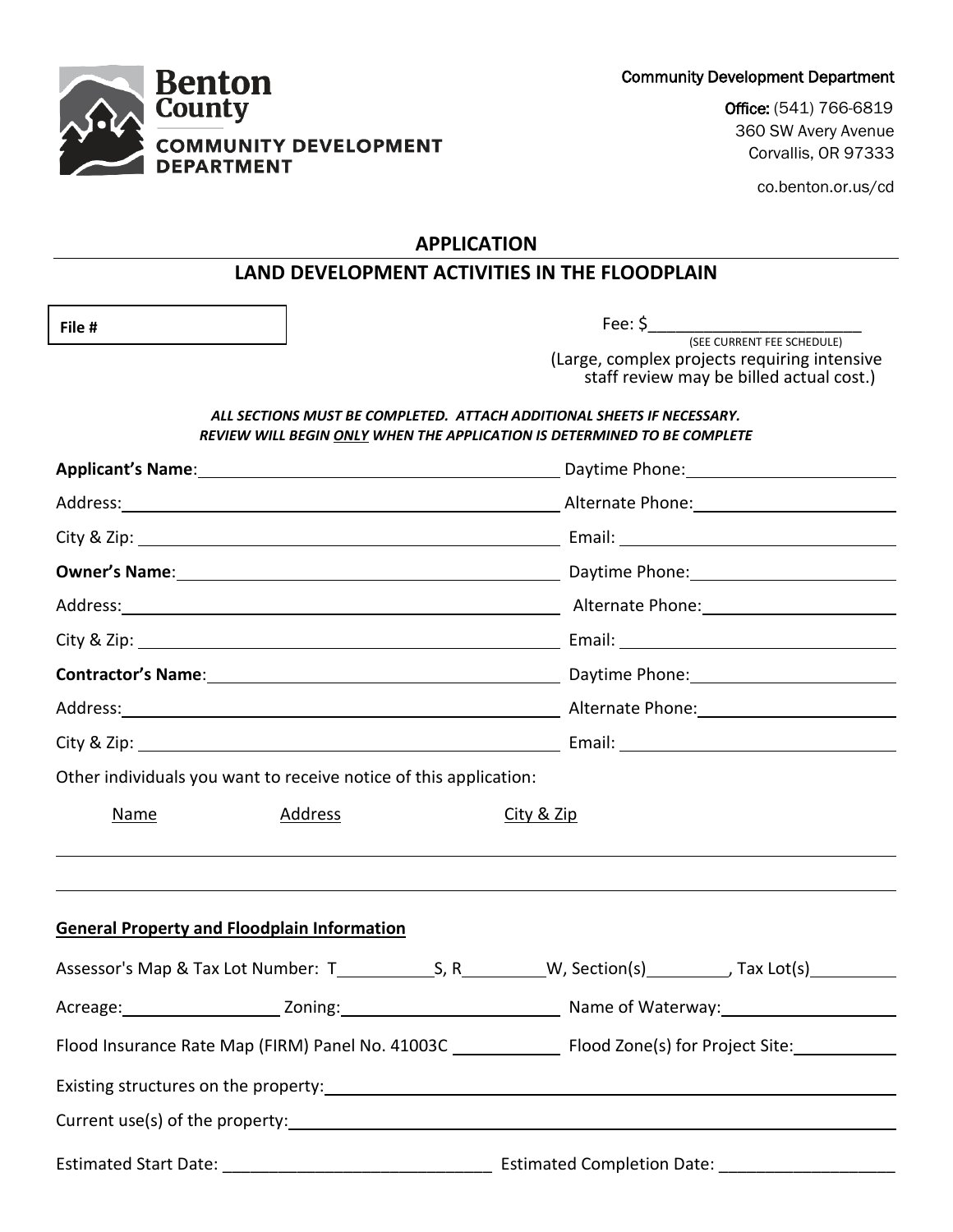## **Please attach a written statement and documentation addressing the following questions:**

- 1. What type of land development activity will take place (i.e., mining, dredging, filling, grading, paving, excavation, drilling, or other)?
- 2. What type of material will be removed or used for fill?
- 3. The current grade elevation of the location of the proposed activity is The subsetion m.s.l. (This information might be available from the Public Works Department.)

Source of data:

- 4. The Base (100-year) Flood Elevation (BFE) at the location of the proposed activity is m.s.l. Source of data: The same state of the state of data:
- 5. Is the proposed activity to occur within a floodway: Yes No Floodway Undesignated
- 6. If the project is for in-stream habitat restoration, provide the following information:
	- a.) Documentation that the project qualifies for a Department of the Army, Portland District *Regional General Permit for Stream Habitat Restoration* (NWP-2007-1023);
	- b.) A feasibility analysis and certification that the project was designed to keep any rise in 100-year flood levels as close to zero as practically possible given the goals of the project prepared by a qualified professional (a Registered Professional Engineer; or staff of NRCS; the county; or fisheries, natural resources, or water resources agencies);
	- c.) Documentation that no structures would be impacted by a potential rise in flood elevation; and,
	- d.) A written statement identifying how monitor the project will be monitored, how problems will be corrected, and how you will ensure that flood carrying capacity remains unchanged.
- 7. Attach plans, engineering calculations and other information necessary to demonstrate compliance with the following, and to describe the location, design, and elevation of the proposed activity.
	- a.) Describe whether the proposed activity will cause a negative effect on surrounding properties by changing the flow of floodwaters or increase flood elevations in the immediate vicinity. Describe the basis for your conclusions.
	- b.) If the proposed activity is located in a designated **floodway** the applicant must demonstrate that the cumulative impact of the proposed development will not increase the elevation of the base flood. A licensed architect or professional engineer must certify to this fact.
	- c.) If the proposed activity is located in an area which is **outside the floodway**, the applicant must clearly demonstrate that the elevation of the base flood will not increase more than one (1) foot. Please use attachments to demonstrate compliance.
- 8. Do you plan any mitigative measures to alleviate potential impacts described in #7 above? Please describe.
- 9. If you have applied for a permit from the following state agencies, include a copy with this application packet and explain: